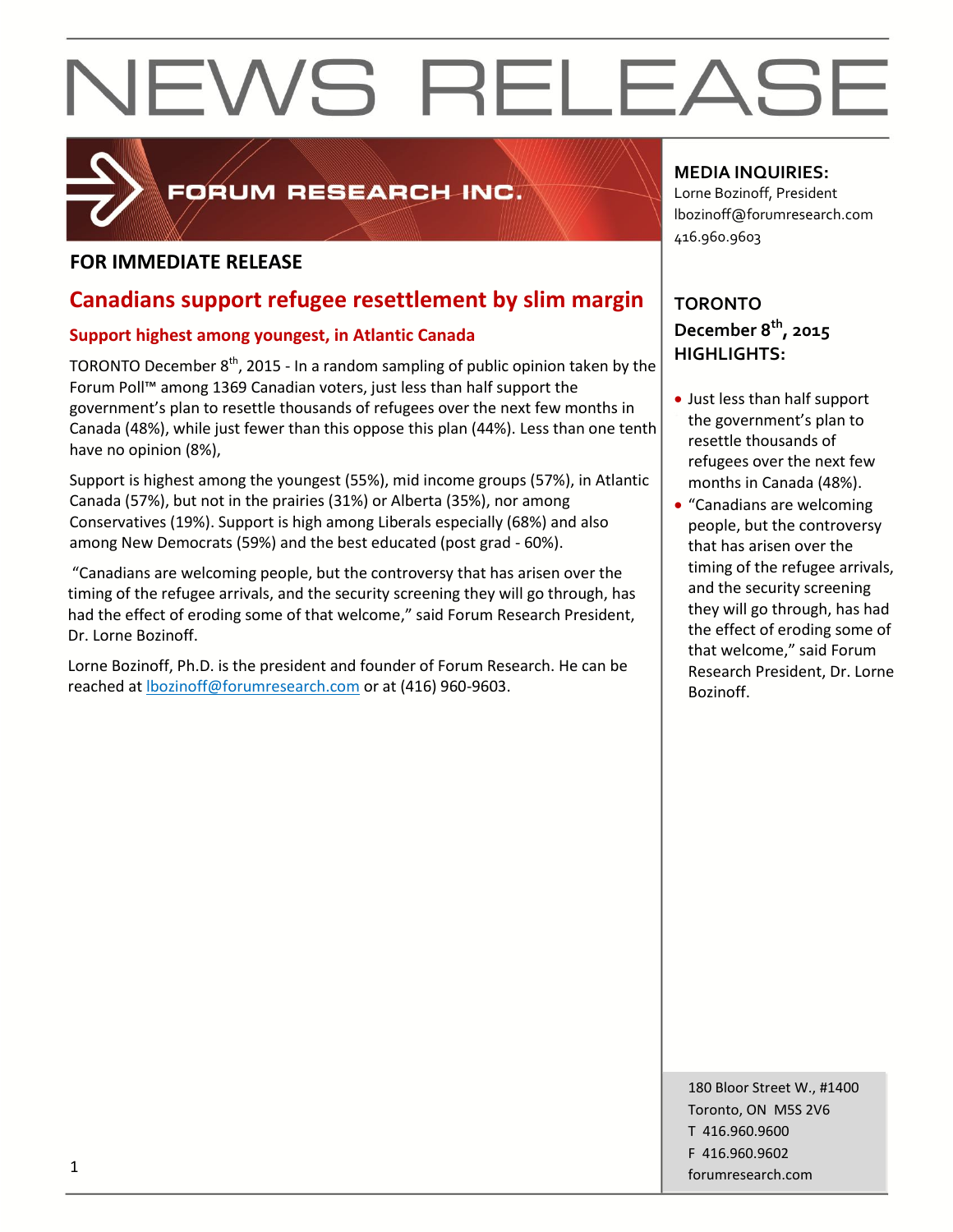## **Methodology**

The Forum Poll™ was conducted by Forum Research with the results based on an interactive voice response telephone survey of 1369 randomly selected Canadians 18 years of age or older. The poll was conducted between December 6 th and 8th, 2015**.**

FORUM RESEARCH INC.

Results based on the total sample are considered accurate +/- 3%, 19 times out of 20. Subsample results will be less accurate. Margins of error for subsample (such as age, gender) results are available at [www.forumresearch.com/samplestim.asp](http://www.forumresearch.com/samplestim.asp)

Where appropriate, the data has been statistically weighted by age, region, and other variables to ensure that the sample reflects the actual population according to the latest Census data.

This research is not necessarily predictive of future outcomes, but rather, captures opinion at one point in time. Electoral success is dependant on the parties' skill at getting out the vote. Forum Research conducted this poll as a public service and to demonstrate our survey research capabilities. Forum houses its poll results in the Data Library of the Department of Political Science at the University of Toronto.

With offices across Canada and around the world, 100% Canadian-owned Forum Research is one of the country's leading survey research firms. This Forum Poll™and other polls may be found at Forum's poll archive at [www.forumresearch.com/polls.asp](http://www.forumresearch.com/polls.asp)

## **MEDIA INQUIRIES:**

Lorne Bozinoff, President lbozinoff@forumresearch.com 416.960.9603

**TORONTO December 8th, 2015**

180 Bloor Street W., #1400 Toronto, ON M5S 2V6 T 416.960.9600 F 416.960.9602 example to the contract of the contract of the contract of the contract of the contract of the contract of the contract of the contract of the contract of the contract of the contract of the contract of the contract of the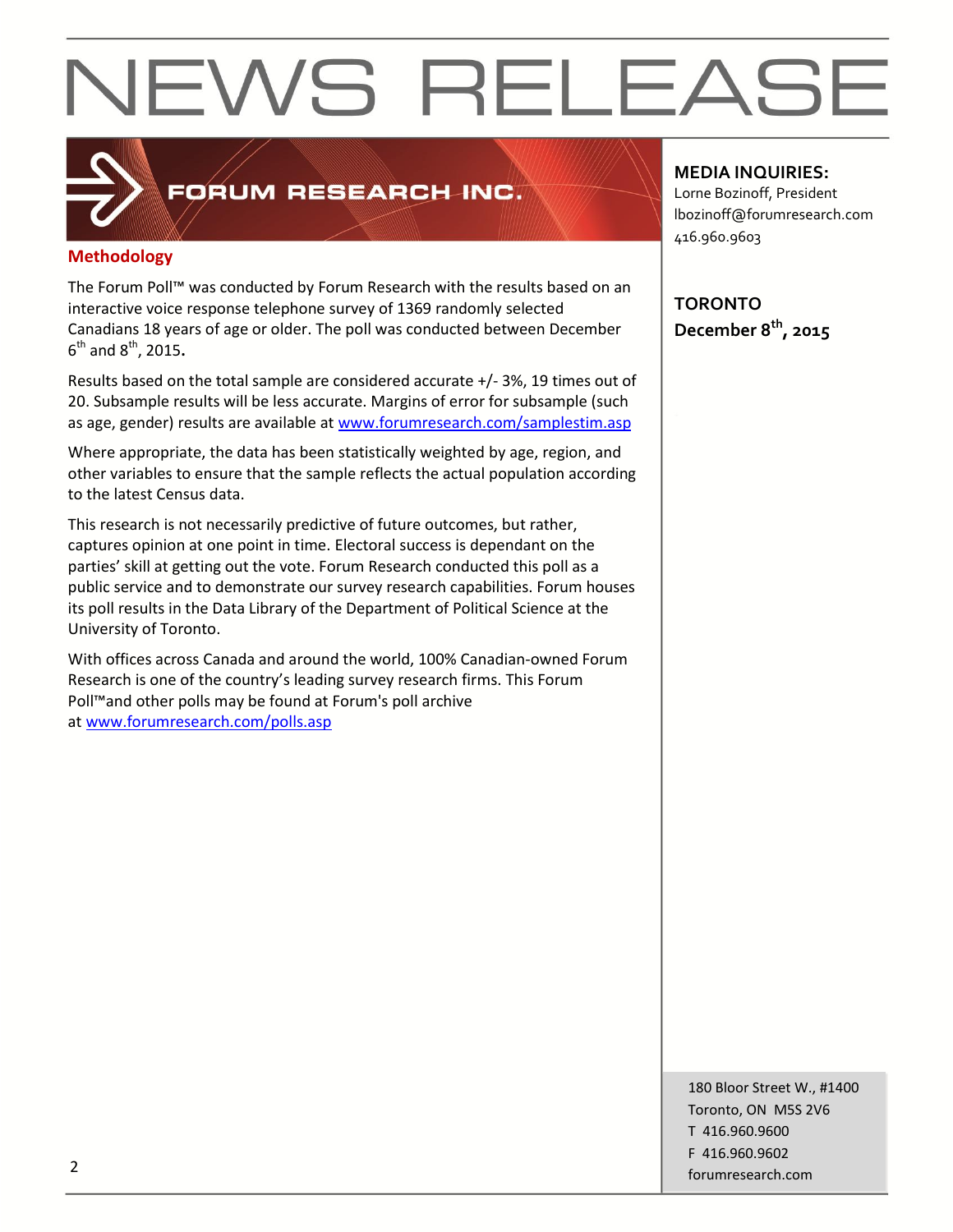*Refugees*

*'Do you support or oppose the government's plan to bring thousands of refugees to Canada in the next few months?'*

FORUM RESEARCH INC.

## *[All Respondents]*

### *Age / Gender*

| %              | <b>Total</b> | $18-34$ | $35 - 44$ | 45-54 | $155-64$ 65+ |     | Male | Female |
|----------------|--------------|---------|-----------|-------|--------------|-----|------|--------|
| Sample         | 1369         | 311     | 186       | 242   | 309          | 321 | 733  | 636    |
| <b>Support</b> | 48           | 55      | 44        | 45    | 43           | 50  | 46   | 50     |
| <b>Oppose</b>  | 44           | 39      | 49        | 47    | 51           | 39  | 48   | 41     |
| Don't know     | 8            |         |           |       | b            | 11  |      | 9      |

### *Region*

| %              | Total <sup>1</sup> | Atl | Que |     | ON   Man/Sask | AB  | BC  | <b>English</b> | <b>French</b> |
|----------------|--------------------|-----|-----|-----|---------------|-----|-----|----------------|---------------|
| Sample         | 1369               | 116 | 319 | 494 | 100           | 148 | 192 | 1064           | 305           |
| <b>Support</b> | 48                 | 57  |     | 47  | 31            | 35  | 58  | 47             | 52            |
| <b>Oppose</b>  | 44                 | 38  | 40  | 45  | 56            | 60  | 35  | 45             | 41            |
| Don't know     |                    |     |     | a   | 13            |     |     |                |               |

### *Education*

| %              | <b>Total</b> | <b>Secondary</b><br>school or less | Some college or<br>university | <b>Completed college</b><br>or university | Post graduate<br>studies |  |
|----------------|--------------|------------------------------------|-------------------------------|-------------------------------------------|--------------------------|--|
| Sample         | 1369         | 288                                | 366                           | 500                                       | 215                      |  |
| <b>Support</b> | 48           | 33                                 | 49                            | 51                                        | 60                       |  |
| <b>Oppose</b>  | 44           | 57                                 | 43                            | 44                                        | 30                       |  |
| Don't<br>know  | 8            | 10                                 | 8                             |                                           | 10                       |  |

### *Federal Vote Preference*

| %              | <b>Total</b> | <b>Cons</b> | Lib | <b>NDP</b> | <b>Green</b> | <b>Bloc</b> | <b>Other Parties</b> |
|----------------|--------------|-------------|-----|------------|--------------|-------------|----------------------|
| Sample         | 1369         | 418         | 561 | 188        | 93           | 54          | 24                   |
| <b>Support</b> | 48           | 19          | 68  | 59         | 50           | 38          | 39                   |
| <b>Oppose</b>  | 44           | 75          | 25  | 34         | 39           | 54          | 46                   |
| Don't know     | 8            | b           |     |            | 10           |             | 15                   |

## **MEDIA INQUIRIES:**

Lorne Bozinoff, President lbozinoff@forumresearch.com 416.960.9603

## **TORONTO December 8th, 2015**

180 Bloor Street W., #1400 Toronto, ON M5S 2V6 T 416.960.9600 F 416.960.9602 forumresearch.com and the set of the set of the set of the set of the set of the set of the set of the set of the set of the set of the set of the set of the set of the set of the set of the set of the set of the set of th